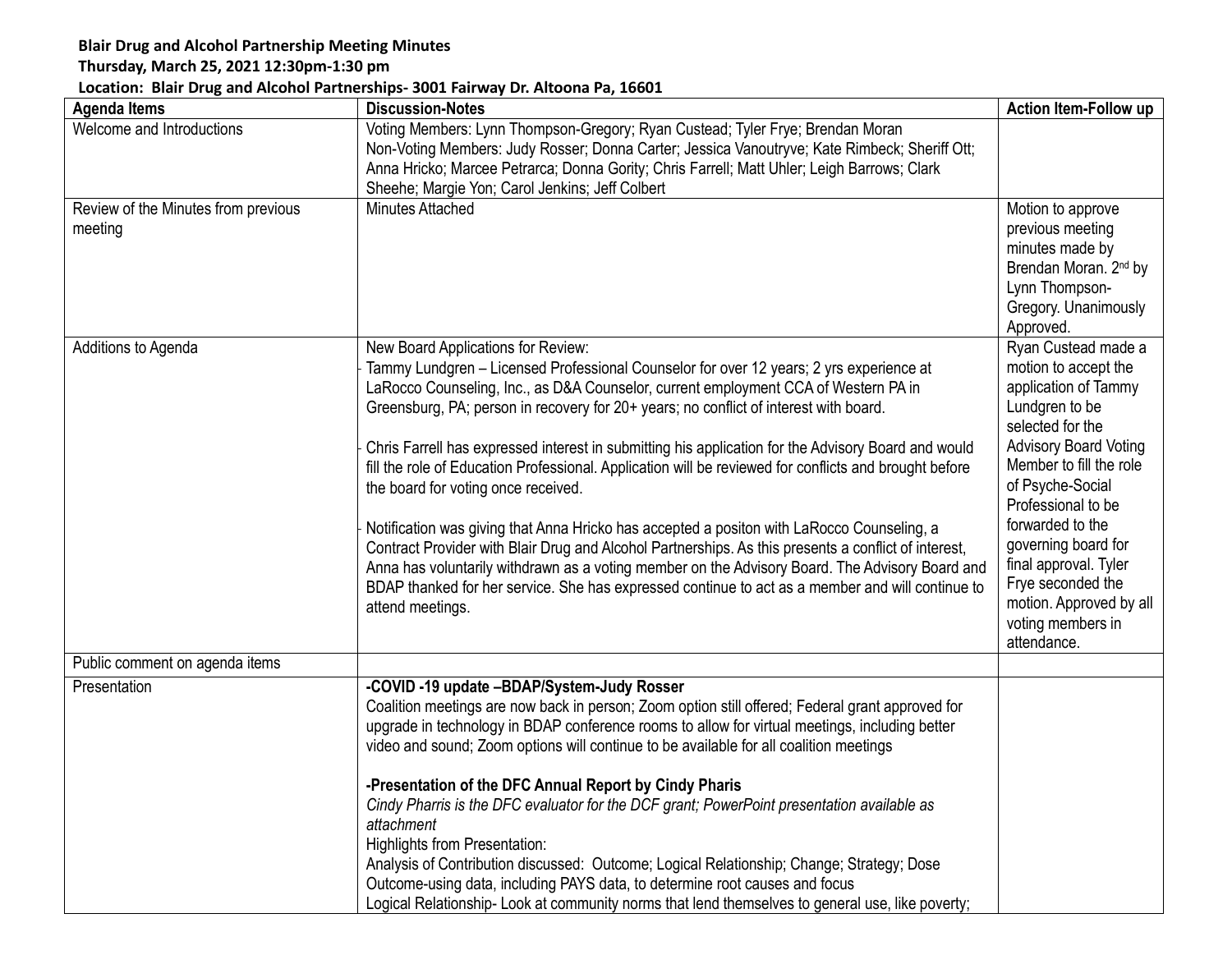|                                                                                                                             | access/availability can measure data and choose the actions from the data<br>Change- Capacity of change was slower in previous grant because was focused on staff and not<br>coalition and community; DFC grant focus on pulling community together and implementing then<br>bring it back to the coalition<br>Strategy- Strength of change is based on strategy; COVID has limited accomplishments and<br>meeting goals but will focus on upcoming goals<br>Dose- Who, What, When, Where, How Many; Counting dose is critical                                                                                                                                         |                                                                                                                                                                                                                                                                                                                      |
|-----------------------------------------------------------------------------------------------------------------------------|------------------------------------------------------------------------------------------------------------------------------------------------------------------------------------------------------------------------------------------------------------------------------------------------------------------------------------------------------------------------------------------------------------------------------------------------------------------------------------------------------------------------------------------------------------------------------------------------------------------------------------------------------------------------|----------------------------------------------------------------------------------------------------------------------------------------------------------------------------------------------------------------------------------------------------------------------------------------------------------------------|
| <b>Recommendations from Council:</b>                                                                                        | <b>Action Items</b><br>Newsletter Approval - attached<br>Town Hall Videos for Approval - attached to email<br>Discussion: Videos will be running as prequel to movies during Outdoor Movie Nights; Judy offered<br>all participants featured in videos the option to re-record prior to the motion to approve with no<br>response; Town Hall videos will be seen separately and not as one full-length town hall, each with<br>the opening.                                                                                                                                                                                                                            | Motion to approve<br>Spring Newsletter as<br>presented made by<br>Ryan Custead; 2 <sup>nd</sup> by<br>Lynn Thompson-<br>Gregory. Unanimously<br>approved.<br>Motion to approve<br>Town Hall Videos as<br>presented made by<br>Ryan Custead, 2 <sup>nd</sup> by<br>Lynn Thompson-<br>Gregory. Unanimously<br>approved |
| <b>Committee Reports:</b><br>Education:<br>CPDUD:<br>Youth League:<br>Rise for Recovery:<br>Grants and BDAP program update: | Update on Partnership Sub Committees-Handout enclosed<br>Rise for Recovery will be hosting a Virtual Arts in Recovery event on May 28 <sup>th</sup> . Request to distribute<br>information to all partners and contacts to everyone in the community. Will be made virtual via<br>Facebook, YouTube and BDAP Website<br><b>Grants and Program updates:</b><br>Additional recovery funds have been released and can be carried over to 9/30 of this year from the<br>Recovery Act funds<br>Center of Excellence Grant working on paperwork<br><b>OUD Housing Grant</b><br>Medicated Assisted Treatment-SAMHSA Grant-1-year extension to 9/30/2021<br><b>SBIRT Grant</b> | Ryan Custead emailed<br>art admission<br>information packets for<br>Arts in Recovery to be<br>distributed to all<br>partners and contacts;<br>art submissions to be<br>returned by April 30,<br>2021.                                                                                                                |